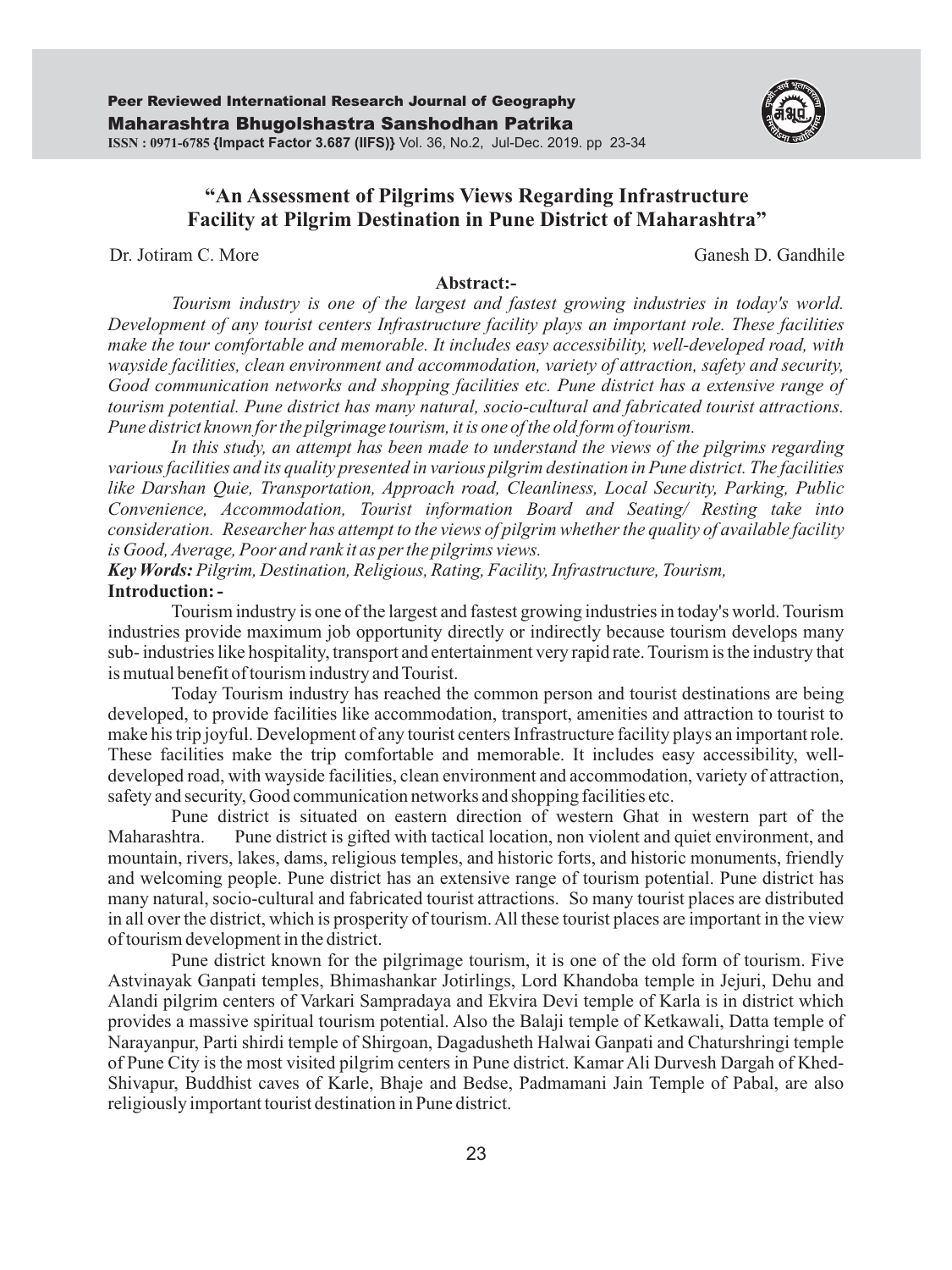#### **Study Area:-**

Pune is one of the major districts of Maharashtra lies in western part of Deccan Plateau and in eastern side of Sahyadri Mountain. Geographically Pune District is located between 170 54' to 190 24' North latitude and 730 33' to 750 10' East longitudes. Administratively Pune District is in the western region in Maharashtra. It is enclosed by Raigad District to the west, Thane District to the northwest, Ahmednager District to the north and northeast, Solapur District to the southeast and Satara District to the south.

The district has 15642 sq. km total area and a population of 9426959 populations according to 2011 census. In 35 district of the Maharashtra state as per the area (5.10%) and population (8.4%) Pune district stands second largest district. Administratively district has divided in to 14 Tehsils i.e. Bhor, Velhe, Mulsh, Maval. Khed, Ambegaon, Junnar, Pune City, Haveli, Shirur, Purandar, Indapur, Daund, Baramati





#### **Objectives of the Study: -**

A general objective of the present study is focus on the Geographical study of pilgrim Centre's in Pune district. The specific objectives of the study are as under

- 1. To study the location of Pune district<br>2. To find out the maior pilgrim destinat
- 2. To find out the major pilgrim destinations in Pune district
- 3. To assess the pilgrims views about the rating of various facilities provided to them at pilgrim destination

#### **Methodology:-**

The present research work is based on Primary sample survey. For asses the views of pilgrims about various facilities at various pilgrim destinations in Pune district. The Saturated Questionnaires develop and in interview schedule ask to pilgrim's mention their opinion about facilities either of Good, Average and Poor. For the analysis of the attitude of pilgrims, ten pilgrims interviewed at every pilgrim destination. To assess the views total 250 pilgrims interviewed in selected 25 Pilgrim destinations. These views of pilgrim then converted into percentage. As per the percentage of views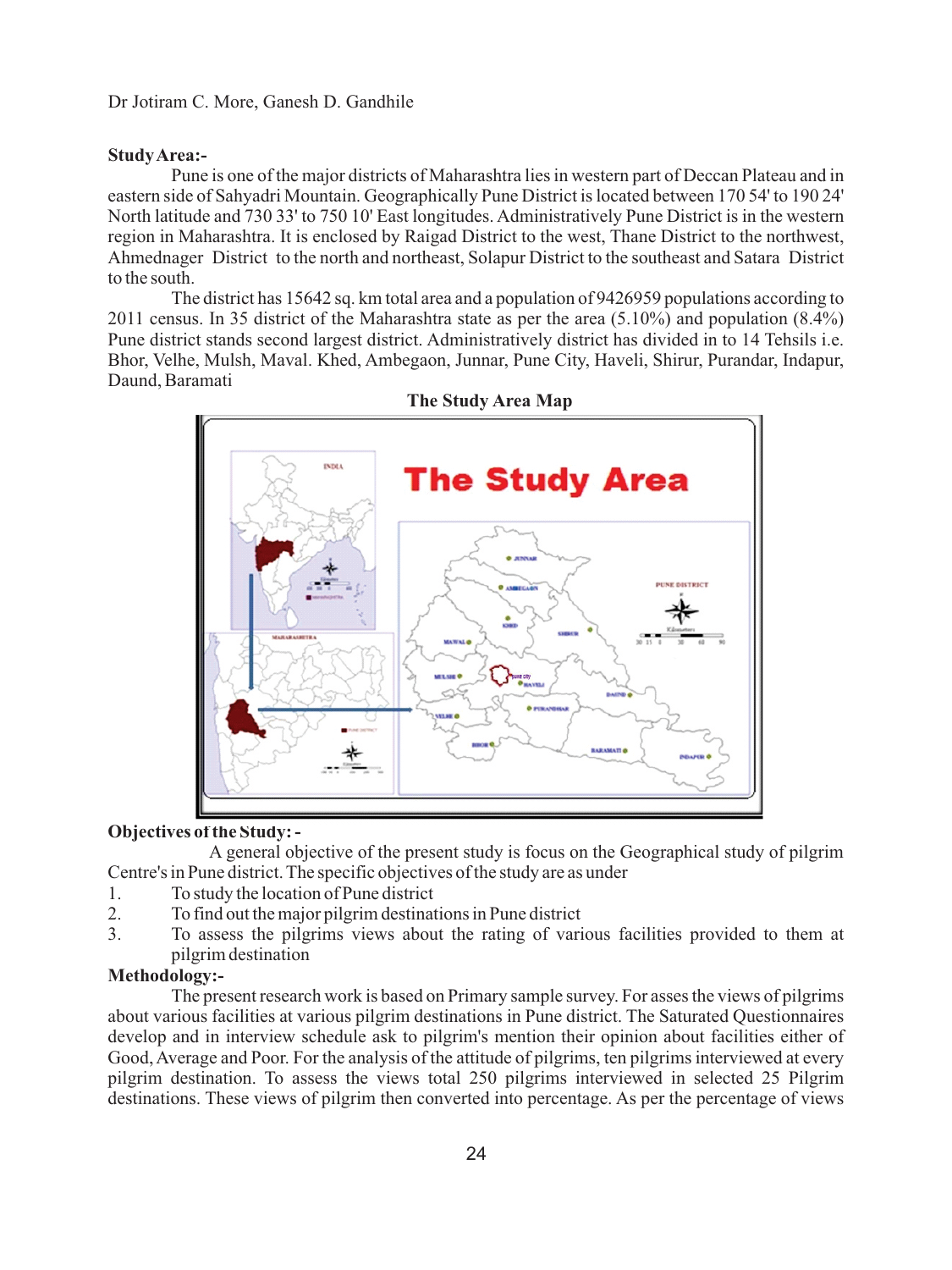about facilities at every pilgrim destination facility rating is noted. As per the rating if more than 70% pilgrim recorded that the quality of facility is Good its gives rating 3, if the 40 to 70% pilgrims noted that the quality of facility is good it's gives rating 2 and if the less than 40% pilgrim recorded that the quality of facility is good it gives rating 1. As per this rating numerical value 3 shows the standard of such facility is Good, numerical value 2 shows the standard of such facility is average and numerical value 1 shows the standard of such facility is Poor.

To assess the level of all facilities at every pilgrim destination the sum of rating is taking into consideration. If the Sum of all rating is less than 15 then the level of overall facility is Poor. If it is between 16 to 20 then the level of overall facility is average, if it is between 21 to 25 then the level of overall facility is good and if the sum of all rating is more than 26 then the level of overall facility is very good.

|                | Table No.1: - Major Pilgrim Destination in Pune District |                    |                                                 |  |  |  |
|----------------|----------------------------------------------------------|--------------------|-------------------------------------------------|--|--|--|
| Sr.            | <b>Tehsil</b>                                            | Pilgrim            | <b>Religious Importance</b>                     |  |  |  |
| No.            |                                                          | <b>Destination</b> |                                                 |  |  |  |
|                |                                                          | Ozar               | Vigneshwar Ganpati Temple,                      |  |  |  |
|                |                                                          | Lenyadri           | Girijatmaka Ganpati Temple,                     |  |  |  |
|                |                                                          | Ale                | Reda Samadhi Temple                             |  |  |  |
|                |                                                          | Otur               | Kaprdikeshwar and Chaitanya baba Samadhi Temple |  |  |  |
|                |                                                          | Vadaj              | Khandoba Temple                                 |  |  |  |
|                |                                                          | Kukdeshwar         | <b>Ancient Shiv Temple</b>                      |  |  |  |
| $\mathbf{1}$   | Junnar                                                   | Umbraj             | Laxmi Mata Temple                               |  |  |  |
|                |                                                          | Shivneri           | Shivai Devi Temple                              |  |  |  |
|                |                                                          | Belhe              | Peer Dawal Malik Baba Dargah.                   |  |  |  |
|                |                                                          | Dhamni             | Khandoba Temple.                                |  |  |  |
| $\overline{2}$ | Ambegoan                                                 | Thapling           | Khandoba Temple                                 |  |  |  |
|                |                                                          | Alandi             | Shri Saint Dnyaneshwar Samadhi Temple           |  |  |  |
|                |                                                          | Bhimashankar       | Lord ShivaTemple One of the Twelve Jyotirlingas |  |  |  |
| 3              | Khed                                                     | Nimgaon-Dawadi     | Khandoba Temple.                                |  |  |  |
|                |                                                          | Kanhersar          | Yemai Devi Temple.                              |  |  |  |
|                |                                                          | Karla              | Ekvira Aai Mandir.                              |  |  |  |
|                |                                                          | Goradeshwar        | Ancient Shiva Mandir                            |  |  |  |
|                |                                                          | Shirgoan           | Sai Baba Temple, Prati Shirdi                   |  |  |  |
| $\overline{4}$ | Mawal                                                    | Dudhivare          | Vtthal Temple, prati Pandharpur                 |  |  |  |
|                |                                                          | Shri               | Bhagvan Pasvanath Jain Temle                    |  |  |  |
|                |                                                          | Pashvapradynalay   |                                                 |  |  |  |
|                |                                                          | (Talgoan)          |                                                 |  |  |  |
|                |                                                          | Ranjangaon         | Mahaganpati Ganpati Temple,                     |  |  |  |
|                |                                                          | Pabal              | Padmamani Jain Temple.                          |  |  |  |
| 5              | Shirur                                                   | Ramling            | Ancient Shiva Mandir                            |  |  |  |
|                |                                                          | Kharwade           | Mahshoba Temple                                 |  |  |  |
| 6              | Mulshi                                                   | Tamhini            | Vinzai Devi Temple.                             |  |  |  |
|                |                                                          | Raireshwar         | Shiva Mandir                                    |  |  |  |
| $\overline{7}$ | <b>Bhor</b>                                              | Baneshwar          | Ancient Shiva Temple                            |  |  |  |
|                |                                                          | <b>Bhor</b>        | Waghjai Mata Temple, Bhoreshwar Temple          |  |  |  |

**MajorPilgrim Destinations in Pune District:-**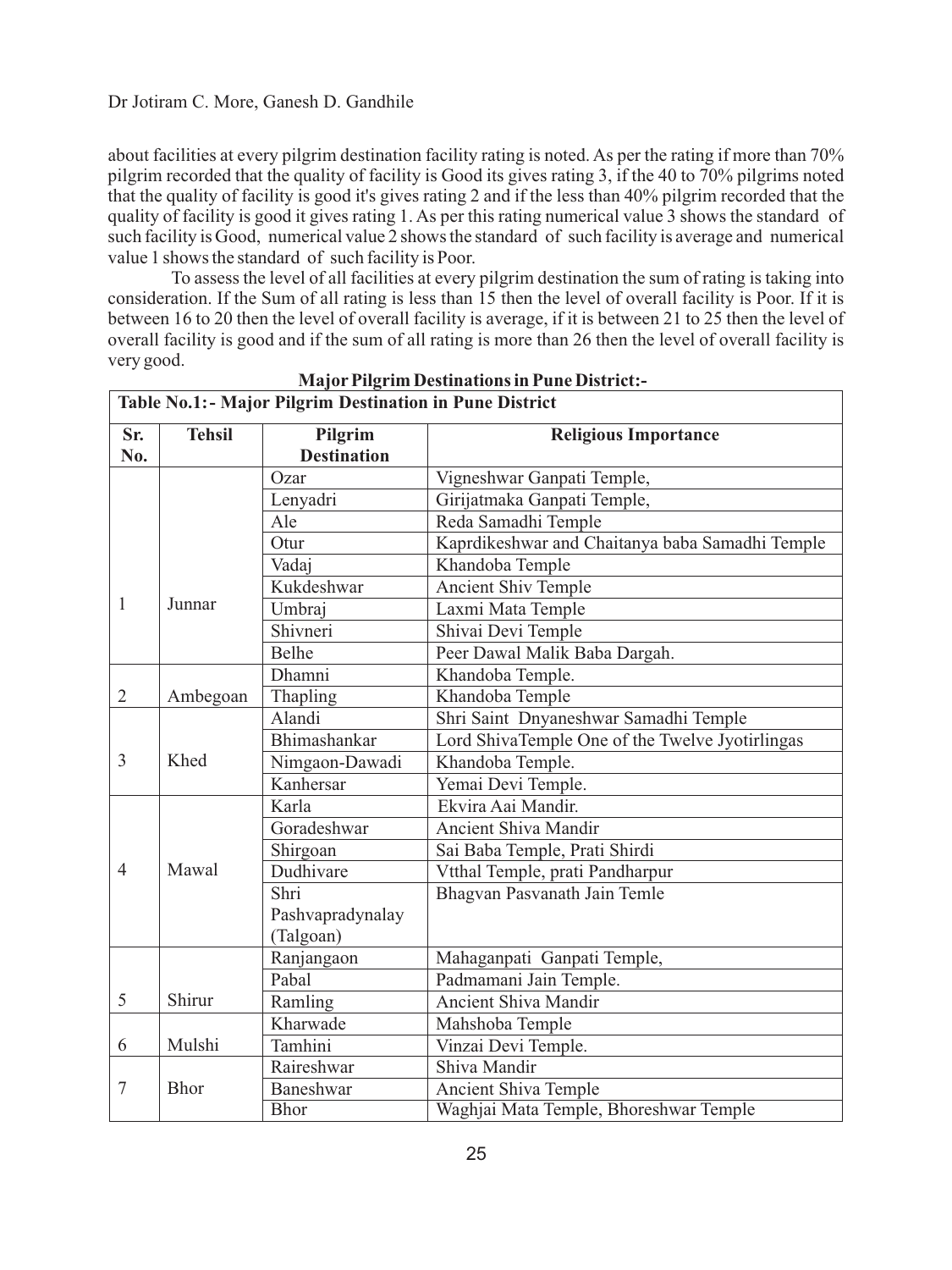|   |           | Dehu                   | Sant Tukaram MaharajTemple, Gatha Mandir       |
|---|-----------|------------------------|------------------------------------------------|
|   |           | Theur                  | Chintamani Ganpati Temple,                     |
|   |           | Khed-Shivapur          | Sufi Saint Kamar Ali Durvesh Dargah.           |
|   |           | Tulapur                | Shri Sangameshwar Mandir, Shrine Sambhaji      |
|   |           |                        | Maharaj                                        |
| 8 | Haveli    | Kondhanpur             | Tukai Mata Temple.                             |
|   |           | Wade-Bolhi             | Bolhi Mata Mandir.                             |
|   |           | Ramdara                | Ramdara Shivalay Temple                        |
|   |           | Wadmukh Wadi           | Sai Mandir.                                    |
|   |           |                        | Dhamm Mandir                                   |
|   |           | Pimpri                 | Guru Nanak Darbar.                             |
|   |           | Senapati Bapat         | Chaturshringi Temple.                          |
|   |           | Road                   |                                                |
|   |           | Kasba Peth             | Kasba Ganapati                                 |
|   |           | <b>Budhwar Peth</b>    | Dagdusheth Halwai Ganpati                      |
|   |           | Narayan Peth           | Omkareshwar temple                             |
|   |           | Jangli Maharaj<br>Road | Pataleshwar caveTemple                         |
|   |           | Sarasbaug              | Ganpati Temple                                 |
|   |           | Parvati                | Dev Deveshwar Temple                           |
|   |           | Pashan                 | Someshwar Temple                               |
|   |           | <b>Budhwar Peth</b>    | Tambdi Jogeshwari Temple                       |
|   |           | Bhavani Peth           | Tuljabhavani Temple                            |
|   |           | Vitthalwadi            | Vitthal Temple                                 |
|   |           | Katraj                 | <b>Escon Temple</b>                            |
|   |           | Kasba Peth             | Thorla Shikhsalla                              |
| 9 | Pune City | Raviwar Peth           | dhakta Shikhsalla                              |
|   |           | Raviwar Peth and       | Daudi Bhoharachya Majiti                       |
|   |           | M.G. Road              |                                                |
|   |           | Babajan Chowk          | Hajrat Babajan Dargah                          |
|   |           | <b>East Street</b>     | Methodist Marathi Church                       |
|   |           | Guruwar Peth           | Pavitra Naam Devalaya/ Church Of The Holy Name |
|   |           | Rasta Peth             | <b>Christ Church</b>                           |
|   |           | Khadki                 | All Saints Church                              |
|   |           | Yerawada               | Dashmesh Darbar Gurdwara                       |
|   |           | Khadki Bazaar          | Shri Gurusingh Sabha Gurdwara                  |
|   |           | Sapras, Pune Station   | Sapras Gurdwara                                |
|   |           | Nagpur Chawl           | Nagpur Chawl Gurudwara                         |
|   |           | Shivajinagar           | Ramgodia Gurdwara                              |
|   |           | Yerwada                | Jai Jawan Nagar Gurdwara                       |
|   |           | Guruwar Peth           | Derasar (Jain Temple)                          |
|   |           | <b>Pune Station</b>    | Lal Dewal (Jews Temple)                        |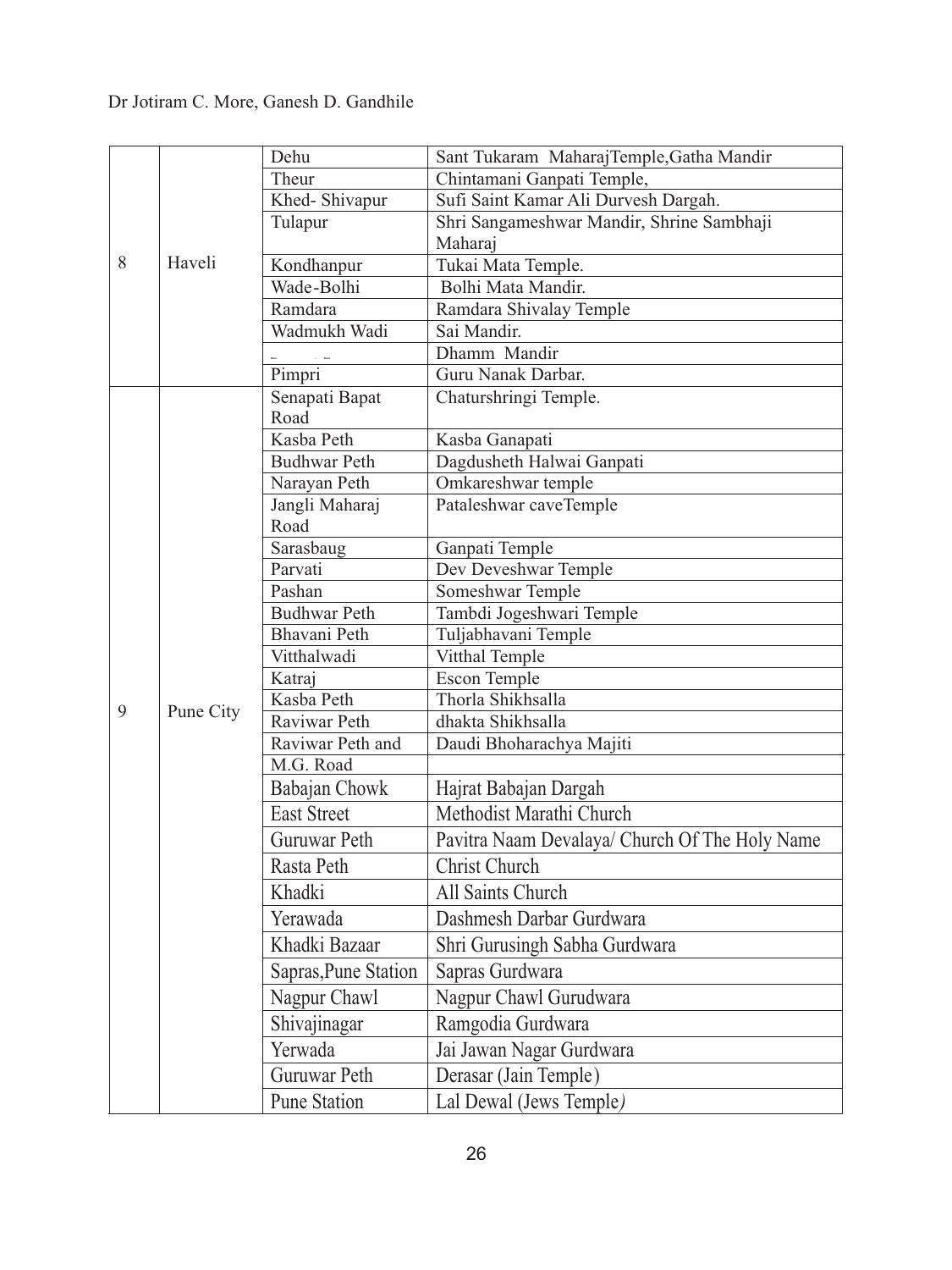|    |          | Jejuri            | Khandoba Temple.                           |
|----|----------|-------------------|--------------------------------------------|
|    |          | Saswad            | Sopankaka tomb Temple                      |
|    |          | Ketkawle          | Tirupati Balaji temple, Prati Balaji       |
|    |          | Narayanpur        | Dutt Mandir                                |
| 10 | Purandar | Veer              | Shrinath Mascoba Temple                    |
|    |          | Valhe             | Valmiki Rishi Temle                        |
|    |          | <b>Bhuleshwar</b> | Ancient Shiva Temple                       |
|    |          | Bhopgaon          | Kanifnath Temple                           |
|    |          | Bet Kedgaon       | Dattamandir, Narayan Maharaj Aashram       |
|    | Daund    | Kurkhubh          | Firangai Mata Temple                       |
| 11 |          | Patas             | Nageshwar Temple                           |
|    |          | Varvand           | Nagnath Temple.                            |
|    |          | Daund             | Vitthal Temple, Prati Padharpur.           |
|    |          | Morgaon           | Moreshwar Ganpati Temple, One of the eight |
|    |          |                   | Ashtavinayak                               |
| 12 | Baramati | Karnje/Someshwar  | Ancient Shiva Temple                       |
|    |          | Supe              | Shaha Mansur Baba Dargah                   |
| 13 | Indapur  | Nira Narsingpur   | Narsinha Temple.                           |
|    |          | Bhandgaon         | Masobha Temple                             |
|    |          |                   | Source: Compiled by Researcher             |

### **Pilgrims Views About Facilities:-**

In this study, the researcher has tries to understand the views of the pilgrims regarding various infrastructural facilities at pilgrim destination in Pune District. The facilities like Darshan Quie, Transportation, Approach road, Cleanliness, Local Security, Parking, Public Convenience, Accommodation, Tourist information Board and Seating/ Resting take into consideration. These were classifies as Good, Average and Poor, then noted in the percentage and as per the percentage, it has given the rank.

Table No. 2 shows the rating of Infrastructure Facilities at Major Pilgrim destination in Pune district. As per the table the quality and availability of facilities like Darshan Quie, Local Security, Transportation, Approach road and Cleanliness facility are found good in overall Pilgrim destination. The quality and availability of facilities like Parking, Public Convenience and Seating/ resting facility found in average nature while infrastructural gaps are found in facility like Accommodation and Tourist information Board in overall Pilgrim destination in Pune district.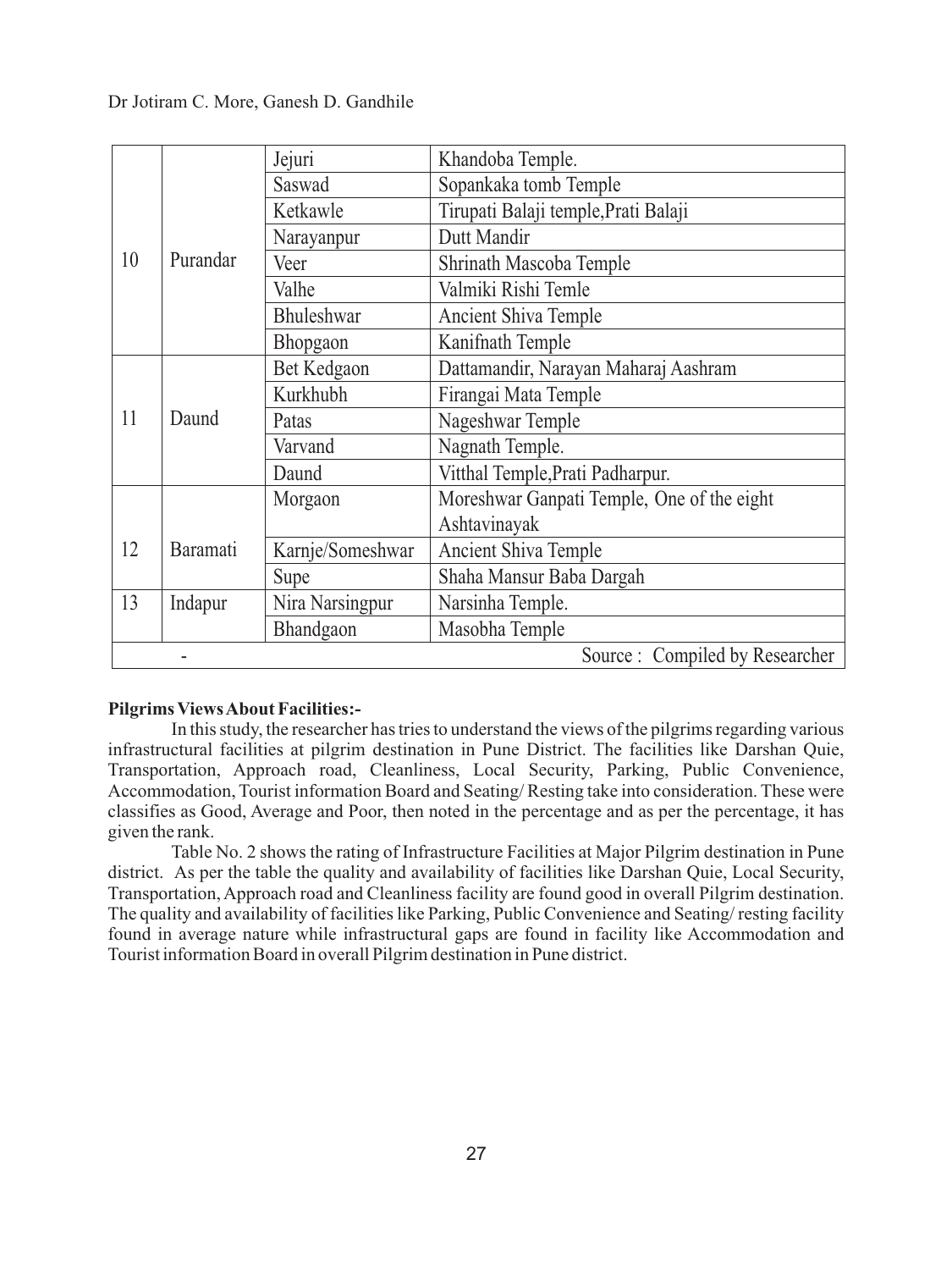| Table No. 2:- Level of Infrastructure Facility with Rating at Pilgrim Destination in Pune<br><b>District</b> |                                           |                         |                         |                           |                                |                |                         |                    |                |                              |                 |              |
|--------------------------------------------------------------------------------------------------------------|-------------------------------------------|-------------------------|-------------------------|---------------------------|--------------------------------|----------------|-------------------------|--------------------|----------------|------------------------------|-----------------|--------------|
|                                                                                                              | <b>Facility With Rating</b>               |                         |                         |                           |                                |                |                         |                    |                |                              |                 |              |
|                                                                                                              | Name of the Pilgrim<br><b>Destination</b> | Darshan Quie            | Transportation          | Approach road             | Cleanliness                    | Local Security | Parking                 | Public Convenience | Accommodation  | information Board<br>Tourist | Seating/Resting | <b>Total</b> |
| $\mathbf{1}$                                                                                                 | Chaturshingi Temple                       | $\overline{3}$          | $\overline{3}$          | $\overline{3}$            | $\overline{3}$                 | $\overline{3}$ | $\overline{3}$          | $\overline{3}$     | $\overline{3}$ | $\overline{2}$               | $\overline{2}$  | 28           |
| $\overline{2}$                                                                                               | Khed-Shivapur Dargah                      | $\overline{2}$          | $\overline{2}$          | $\overline{2}$            | $\overline{2}$                 | $\overline{2}$ | $\overline{2}$          | $\overline{3}$     | $\overline{2}$ | $\overline{2}$               | $\overline{2}$  | 21           |
| $\mathfrak{Z}$                                                                                               | Theur                                     | $\overline{\mathbf{3}}$ | $\overline{3}$          | $\overline{\mathbf{3}}$   | $\overline{2}$                 | $\overline{2}$ | $\overline{\mathbf{3}}$ | $\overline{2}$     | $\overline{2}$ | $\overline{2}$               | $\overline{2}$  | 24           |
| $\overline{4}$                                                                                               | Dehu                                      | $\overline{3}$          | $\overline{3}$          | $\overline{3}$            | $\overline{3}$                 | $\overline{3}$ | $\overline{2}$          | $\overline{3}$     | $\overline{2}$ | $\overline{2}$               | $\overline{2}$  | 26           |
| $\overline{5}$                                                                                               | Tulapur                                   | $\overline{2}$          | $\overline{3}$          | $\overline{3}$            | $\overline{3}$                 | $\overline{3}$ | $\overline{3}$          | $\overline{2}$     | $\overline{1}$ | $\overline{2}$               | $\overline{2}$  | 24           |
| 6                                                                                                            | Ozar                                      | $\overline{3}$          | $\overline{3}$          | $\overline{3}$            | $\overline{3}$                 | $\overline{3}$ | $\overline{3}$          | $\overline{3}$     | $\overline{3}$ | $\mathbf{1}$                 | $\overline{2}$  | 27           |
| $\overline{7}$                                                                                               | Lenyandri                                 | $\overline{3}$          | $\overline{\mathbf{3}}$ | $\overline{\overline{3}}$ | $\overline{3}$                 | $\overline{3}$ | $\overline{3}$          | $\overline{3}$     | $\overline{3}$ | $\mathbf{1}$                 | $\overline{2}$  | 27           |
| 8                                                                                                            | Reda Smadhi Ale Phata                     | $\overline{2}$          | $\overline{2}$          | $\mathbf{1}$              | $\overline{2}$                 | $\overline{3}$ | $\mathbf{1}$            | $\overline{2}$     | $\overline{3}$ | $\mathbf{1}$                 | $\overline{2}$  | 19           |
| $\overline{9}$                                                                                               | Kukdeshwar Temple                         | $\overline{3}$          | $\overline{3}$          | $\overline{3}$            | $\overline{3}$                 | $\overline{3}$ | $\overline{1}$          | $\mathbf{1}$       | $\overline{1}$ | $\mathbf{1}$                 | $\mathbf{1}$    | 20           |
| 10                                                                                                           | Alandi                                    | $\overline{3}$          | $\overline{3}$          | $\overline{3}$            | $\overline{2}$                 | $\overline{2}$ | $\mathbf{1}$            | $\overline{2}$     | $\overline{2}$ | $\mathbf{1}$                 | $\mathbf{1}$    | 20           |
| 11                                                                                                           | Bhimashankar                              | $\overline{3}$          | $\overline{3}$          | $\overline{\mathbf{3}}$   | $\overline{2}$                 | $\overline{2}$ | $\overline{2}$          | $\overline{3}$     | $\overline{2}$ | $\overline{2}$               | $\overline{2}$  | 24           |
| 12                                                                                                           | Karla                                     | $\overline{3}$          | $\overline{3}$          | $\overline{3}$            | $\overline{3}$                 | $\overline{3}$ | $\mathbf{1}$            | $\mathbf{1}$       | $\overline{2}$ | $\overline{2}$               | $\overline{2}$  | 23           |
| 13                                                                                                           | Dudhiware (Prati<br>Pandharpur)           | $\overline{2}$          | $\mathfrak{Z}$          | $\mathfrak{Z}$            | $\mathfrak{Z}$                 | $\mathfrak{Z}$ | $\mathfrak{Z}$          | $\mathfrak{Z}$     | $\mathfrak{Z}$ | $\overline{2}$               | $\mathfrak{Z}$  | 28           |
| 14                                                                                                           | Shirgoan (Prati Shirdi)                   | $\overline{3}$          | $\overline{3}$          | $\overline{3}$            | $\overline{3}$                 | $\overline{3}$ | $\overline{3}$          | $\overline{3}$     | $\overline{3}$ | $\overline{2}$               | $\overline{3}$  | 29           |
| 15                                                                                                           | Ranjangaon                                | $\overline{3}$          | $\overline{3}$          | $\overline{3}$            | $\overline{3}$                 | $\overline{3}$ | $\overline{3}$          | $\overline{3}$     | $\overline{2}$ | $\overline{3}$               | $\overline{3}$  | 29           |
| 16                                                                                                           | Pabal                                     | $\overline{\mathbf{3}}$ | $\,1$                   | $\overline{2}$            | $\overline{2}$                 | $\overline{2}$ | $\mathbf{1}$            | $\mathbf{1}$       | $\mathbf{1}$   | $\mathbf{1}$                 | $\mathbf{1}$    | 15           |
| 17                                                                                                           | Kurkumbh                                  | $\overline{2}$          | 3                       | $\overline{\mathbf{3}}$   | $\overline{3}$                 | $\overline{3}$ | $\mathbf{1}$            | $\overline{2}$     | $\mathbf{1}$   | $\overline{2}$               | 1               | 21           |
| 18                                                                                                           | Baneshwar                                 | $\overline{2}$          | $\overline{2}$          | $\overline{3}$            | $\overline{3}$                 | $\overline{3}$ | $\overline{3}$          | $\overline{3}$     | $\overline{2}$ | $\overline{3}$               | $\overline{3}$  | 27           |
| 19                                                                                                           | Jejuri                                    | $\overline{3}$          | $\overline{3}$          | $\overline{2}$            | $\overline{2}$                 | $\overline{3}$ | $\overline{3}$          | $\overline{2}$     | $\overline{2}$ | $\overline{3}$               | $\overline{2}$  | 25           |
| 20                                                                                                           | Narayanpur                                | $\overline{\mathbf{3}}$ | $\overline{2}$          | $\overline{2}$            | $\overline{2}$                 | $\overline{3}$ | $\overline{2}$          | $\overline{2}$     | $\mathbf{1}$   | $\overline{2}$               | $\overline{2}$  | 21           |
| 21                                                                                                           | Ketkawale Balaji                          | $\overline{3}$          | $\overline{3}$          | $\overline{3}$            | $\overline{\mathbf{3}}$        | $\overline{3}$ | $\overline{\mathbf{3}}$ | $\overline{3}$     | $\overline{2}$ | $\overline{2}$               | $\overline{3}$  | 28           |
| $\overline{22}$                                                                                              | <b>Bhuleshwar Temple</b>                  | $\overline{3}$          | $\overline{2}$          | $\overline{3}$            | $\overline{3}$                 | $\overline{2}$ | $\overline{2}$          | $\overline{2}$     | $\mathbf{1}$   | $\overline{2}$               | $\overline{2}$  | 22           |
| $\overline{23}$                                                                                              | Naranyanbet                               | $\overline{3}$          | $\overline{1}$          | $\overline{2}$            | $\overline{3}$                 | $\overline{3}$ | $\overline{3}$          | $\overline{2}$     | $\overline{2}$ | $\overline{2}$               | $\overline{2}$  | 23           |
| 24                                                                                                           | Morgoan                                   | $\overline{3}$          | $\overline{3}$          | $\overline{3}$            | $\overline{2}$                 | $\overline{3}$ | $\overline{2}$          | $\overline{2}$     | $\overline{2}$ | $\mathbf{1}$                 | $\overline{2}$  | 23           |
| 25                                                                                                           | Nira Narsinpur                            | $\overline{2}$          | $\overline{3}$          | $\overline{2}$            | $\overline{3}$                 | $\overline{2}$ | $\overline{2}$          | 3                  | $\mathbf{1}$   | $\mathbf{1}$                 | $\overline{2}$  | 21           |
|                                                                                                              | Avg.                                      | 13                      | 2.64                    | 2.68                      | 64<br>$\overline{\mathcal{N}}$ | 89<br>$\sim$   | 2.24                    | 2.36               | 1.96           | 1.8                          | 2.04            | 23.64        |
|                                                                                                              |                                           |                         |                         |                           |                                |                |                         |                    |                |                              |                 |              |

Source :- Compiled by Researcher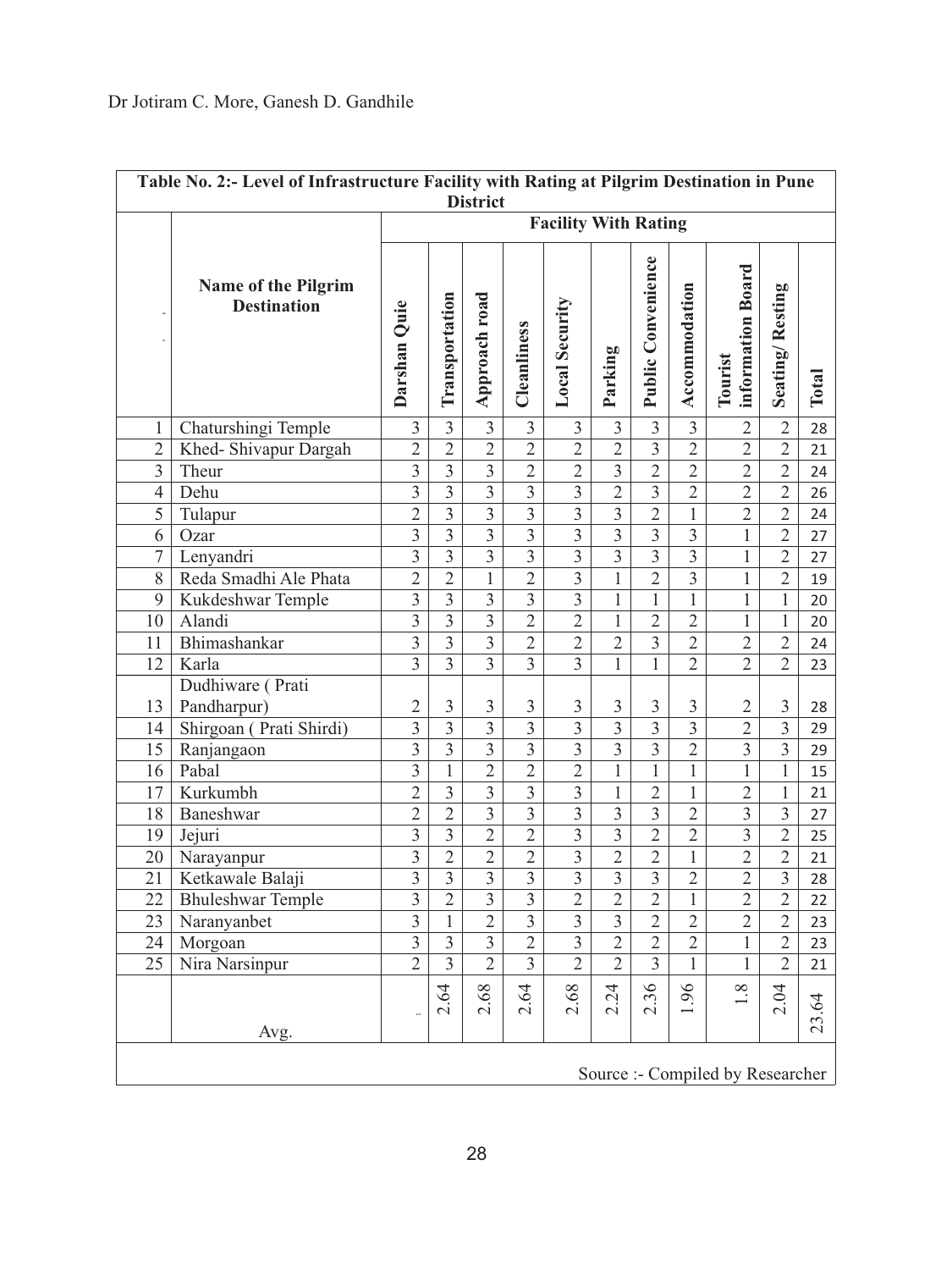| Table No.3:- Overall Infrastructure Level of Pilgrim Destination In Pune District |                          |               |                     |                                  |  |  |
|-----------------------------------------------------------------------------------|--------------------------|---------------|---------------------|----------------------------------|--|--|
|                                                                                   |                          | <b>Tehsil</b> | <b>Rating Level</b> | <b>Total</b>                     |  |  |
| Sr.                                                                               | Name of the Pilgrim      |               |                     |                                  |  |  |
| No.                                                                               | <b>Destination</b>       |               |                     |                                  |  |  |
| 1                                                                                 | Chaturshingi Temple      | Pune City     | Very Good           | 28                               |  |  |
| $\overline{2}$                                                                    | Khed- Shivapur Dargah    | Haveli        | Good                | 21                               |  |  |
| $\overline{3}$                                                                    | Theur                    | Haveli        | Good                | 24                               |  |  |
| $\overline{4}$                                                                    | Dehu                     | Haveli        | Very Good           | 26                               |  |  |
| 5                                                                                 | Tulapur                  | Haveli        | Good                | 24                               |  |  |
| 6                                                                                 | Ozar                     | Junnar        | Very Good           | 27                               |  |  |
| 7                                                                                 | Lenyandri                | Junnar        | Very Good           | 27                               |  |  |
| 8                                                                                 | Reda Smadhi Ale Phata    | Junnar        | Average             | 19                               |  |  |
| 9                                                                                 | Kukdeshwar Temple        | Junnar        | Average             | 20                               |  |  |
| 10                                                                                | Alandi                   | Khed          | Average             | 20                               |  |  |
| 11                                                                                | Bhimashankar             | Khed          | Good                | 24                               |  |  |
| 12                                                                                | Karla                    | Maval         | Good                | $\overline{23}$                  |  |  |
|                                                                                   | Dudhiware                | Maval         | Very Good           |                                  |  |  |
| 13                                                                                | (Prati Pandharpur)       |               |                     | 28                               |  |  |
| 14                                                                                | Shirgoan (Prati Shirdi)  | Maval         | Very Good           | 29                               |  |  |
| 15                                                                                | Ranjangaon               | Shirur        | Very Good           | 29                               |  |  |
| 16                                                                                | Pabal                    | Shirur        | Poor                | 15                               |  |  |
| 17                                                                                | Kurkumbh                 | Daund         | Good                | $\overline{21}$                  |  |  |
| 18                                                                                | Baneshwar                | <b>Bhor</b>   | Very Good           | 27                               |  |  |
| 19                                                                                | Jejuri                   | Purandar      | Good                | 25                               |  |  |
| 20                                                                                | Narayanpur               | Purandar      | Good                | 21                               |  |  |
| 21                                                                                | Ketkawale Balaji         | Purandar      | Very Good           | 28                               |  |  |
| 22                                                                                | <b>Bhuleshwar Temple</b> | Purandar      | Good                | 22                               |  |  |
| 23                                                                                | Naranyanbet              | Daund         | Good                | 23                               |  |  |
| 24                                                                                | Morgoan                  | Baramati      | Good                | 23                               |  |  |
| 25                                                                                | Nira Narsinpur           | Indapur       | Good                | 21                               |  |  |
| Total                                                                             |                          |               | Good                | 23.64                            |  |  |
|                                                                                   |                          |               |                     | Source :- Compiled by Researcher |  |  |

#### **Overall Infrastructure Level of Pilgrim Destination in Pune District:-**

As per the Table No. 3, it is clear that most of the pilgrim destination in Pune district score Good rating for the infrastructural availability and quality of facility as per the pilgrim's opinion. Most of the pilgrim destinations like Chaturshringi Temple, Dehu, Ozar, Lenyandri, Dudhiware Shirgoan, Ranjangaon, Baneshwar and Ketkawale Balaji Scoring very good rating. The destinations like Reda Smadhi of Ale , Kukdeshwar Temple and Alandi scoring Average rating while pilgrims gives Poor rating to Pabal for the quality availability of facility.

Overall Pune district score Good rating for the quality and availability of infrastructural facilities as per the pilgrim's opinion.

Level of Infrastructure Facility at Pilgrim Destination in Pune District:-

Table No. 4 shows the level of each infrastructural facility in the entire selected Pilgrim destination in the Pune district.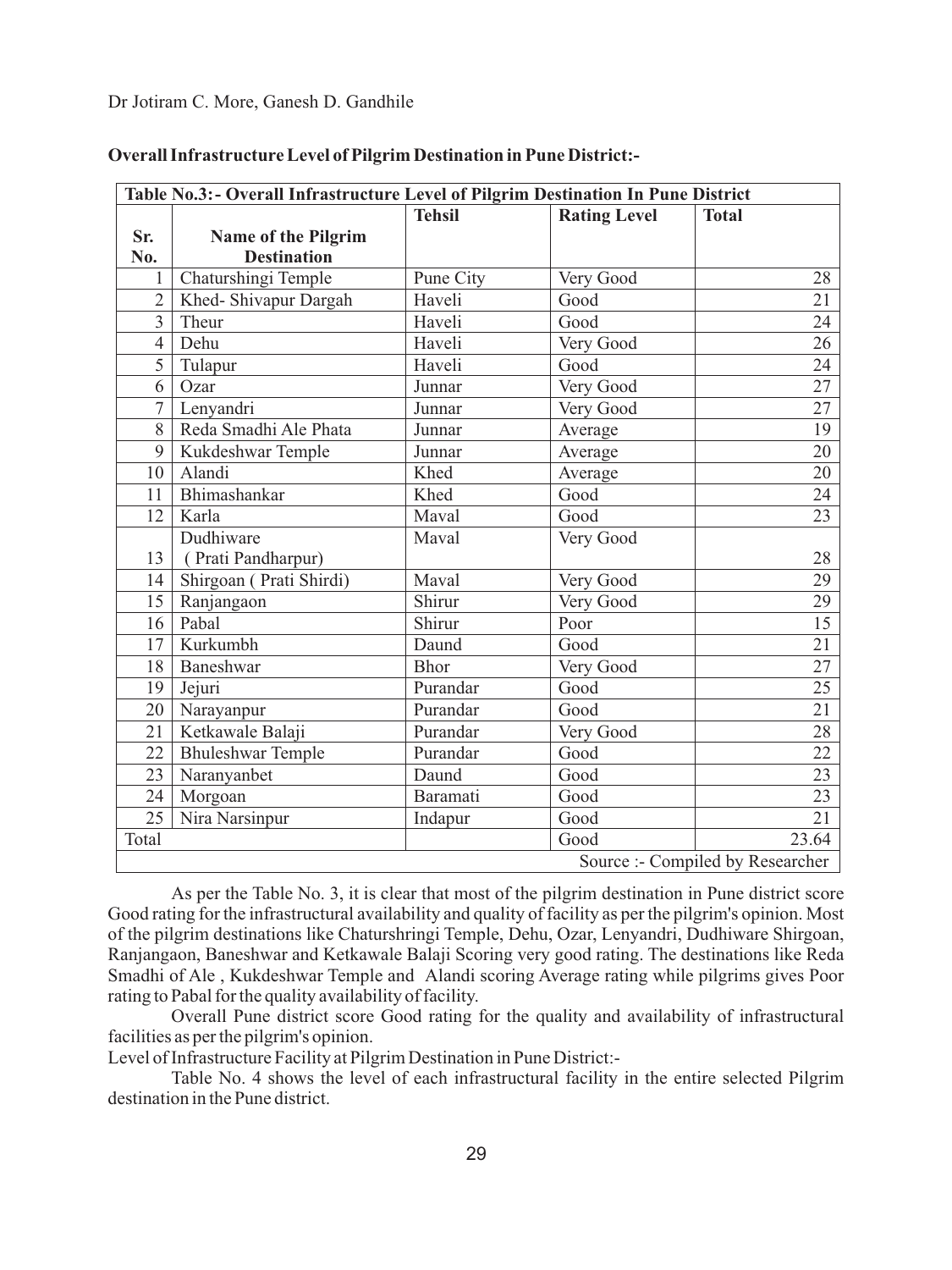|                | Table No.4: - Level of Infrastructure Facility at Pilgrim Destination in Pune District |         |                                                           |  |  |
|----------------|----------------------------------------------------------------------------------------|---------|-----------------------------------------------------------|--|--|
| Sr,            | Pilgrim                                                                                |         | <b>Level of Facility</b>                                  |  |  |
| No.            | <b>Destination</b>                                                                     |         |                                                           |  |  |
|                |                                                                                        | Good    | Darshan Quie, Transportation, Approach road,              |  |  |
| 1              | Chaturshringi                                                                          |         | Cleanliness, Local Security, Parking, Public              |  |  |
|                | Temple                                                                                 |         | Convenience, Accommodation                                |  |  |
|                |                                                                                        | Average | Tourist information Board, Seating/Resting                |  |  |
|                |                                                                                        | Poor    | $---$                                                     |  |  |
|                |                                                                                        | Good    | Public Convenience,                                       |  |  |
| $\overline{2}$ | Khed-<br>Shivapur                                                                      | Average | Darshan Quie, Transportation, Approach road,              |  |  |
|                | Dargah                                                                                 |         | Cleanliness, Local Security, Parking, Accommodation,      |  |  |
|                |                                                                                        |         | Tourist information Board, Seating/Resting                |  |  |
|                |                                                                                        | Poor    | $---$                                                     |  |  |
|                |                                                                                        | Good    | Darshan Quie, Transportation, Approach road, parking,     |  |  |
| 3              | Theur                                                                                  | Average | Cleanliness, Local Security, Accommodation, Public        |  |  |
|                |                                                                                        |         | Convenience, Tourist information Board, Seating/          |  |  |
|                |                                                                                        |         | Resting,                                                  |  |  |
|                |                                                                                        | Poor    | $---$                                                     |  |  |
|                |                                                                                        | Good    | Darshan Quie, Transportation, Approach road,              |  |  |
| 4              |                                                                                        |         | Cleanliness, Local Security, Public Convenience,          |  |  |
|                | Dehu                                                                                   | Average | Parking, Accommodation, Tourist information Board,        |  |  |
|                |                                                                                        |         | Seating/Resting                                           |  |  |
|                |                                                                                        | Poor    |                                                           |  |  |
|                |                                                                                        | Good    | Transportation, Approach road, Cleanliness,               |  |  |
| 5              | Tulapur                                                                                |         | Local Security, Parking,                                  |  |  |
|                |                                                                                        | Average | Darshan Quie, Public Convenience, Tourist                 |  |  |
|                |                                                                                        |         | information Board, Seating/Resting,                       |  |  |
|                |                                                                                        | Poor    | Accommodation                                             |  |  |
| 6              | Ozar                                                                                   | Good    | Darshan Quie, Transportation, Approach road,              |  |  |
|                |                                                                                        |         | Cleanliness, Local Security, Accommodation,               |  |  |
|                |                                                                                        |         | Parking, Public Convenience,<br>Tourist information Board |  |  |
|                |                                                                                        | Average |                                                           |  |  |
|                |                                                                                        | Poor    | Seating/Resting                                           |  |  |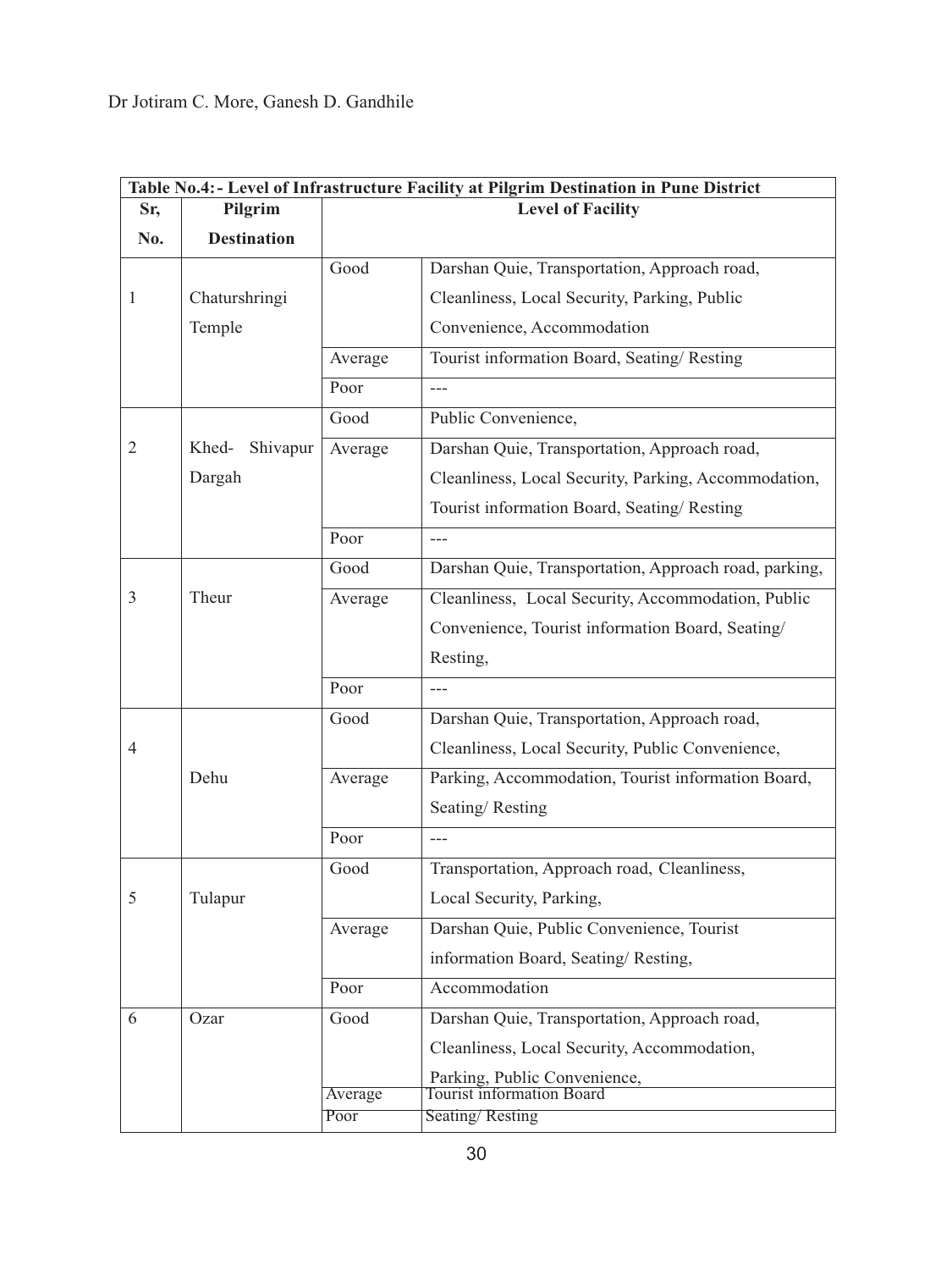| $\overline{7}$ | Lenyandri    | Good    | Darshan Quie, Transportation, Approach road,                       |  |
|----------------|--------------|---------|--------------------------------------------------------------------|--|
|                |              |         | Cleanliness, Local Security, Accommodation,                        |  |
|                |              |         | Parking, Public Convenience,                                       |  |
|                |              | Average | Tourist information Board                                          |  |
|                |              | Poor    | Seating/Resting                                                    |  |
| 8              | Reda Smadhi  | Good    | Local Security, Accommodation                                      |  |
|                | Ale Phata    | Average | Darshan Quie, Transportation, Cleanliness, Tourist                 |  |
|                |              |         | information Board, Public Convenience, Seating/                    |  |
|                |              |         | Resting,                                                           |  |
|                |              | Poor    | Approach road, Parking                                             |  |
| 9              | Kukdeshwar   | Good    | Darshan Quie, Transportation, Approach road,                       |  |
|                | Temple       |         | Cleanliness, Local Security,                                       |  |
|                |              | Average |                                                                    |  |
|                |              | Poor    | Accommodation, Parking, Public Convenience,                        |  |
|                |              |         | Tourist information Board, Seating/Resting,                        |  |
| 10             | Alandi       | Good    | Darshan Quie, Transportation, Approach road                        |  |
|                |              | Average | Cleanliness, Local Security, Public Convenience,<br>Accommodation, |  |
|                |              | Poor    | Parking, Tourist information Board, Seating/Resting,               |  |
| 11             | Bhimashankar | Good    | Darshan Quie, Transportation, Approach road, Public                |  |
|                |              |         | Convenience                                                        |  |
|                |              | Average | Cleanliness, Local Security, Accommodation,                        |  |
|                |              |         | Parking, Tourist information Board, Seating/Resting,               |  |
|                |              | Poor    | -------                                                            |  |
| 12             | Karla        | Good    | Darshan Quie, Transportation, Approach road,                       |  |
|                |              |         | Public Convenience,                                                |  |
|                |              | Average | Accommodation, Tourist information Board,                          |  |
|                |              |         | Seating/Resting                                                    |  |
|                |              | Poor    | Parking, Public Convenience,                                       |  |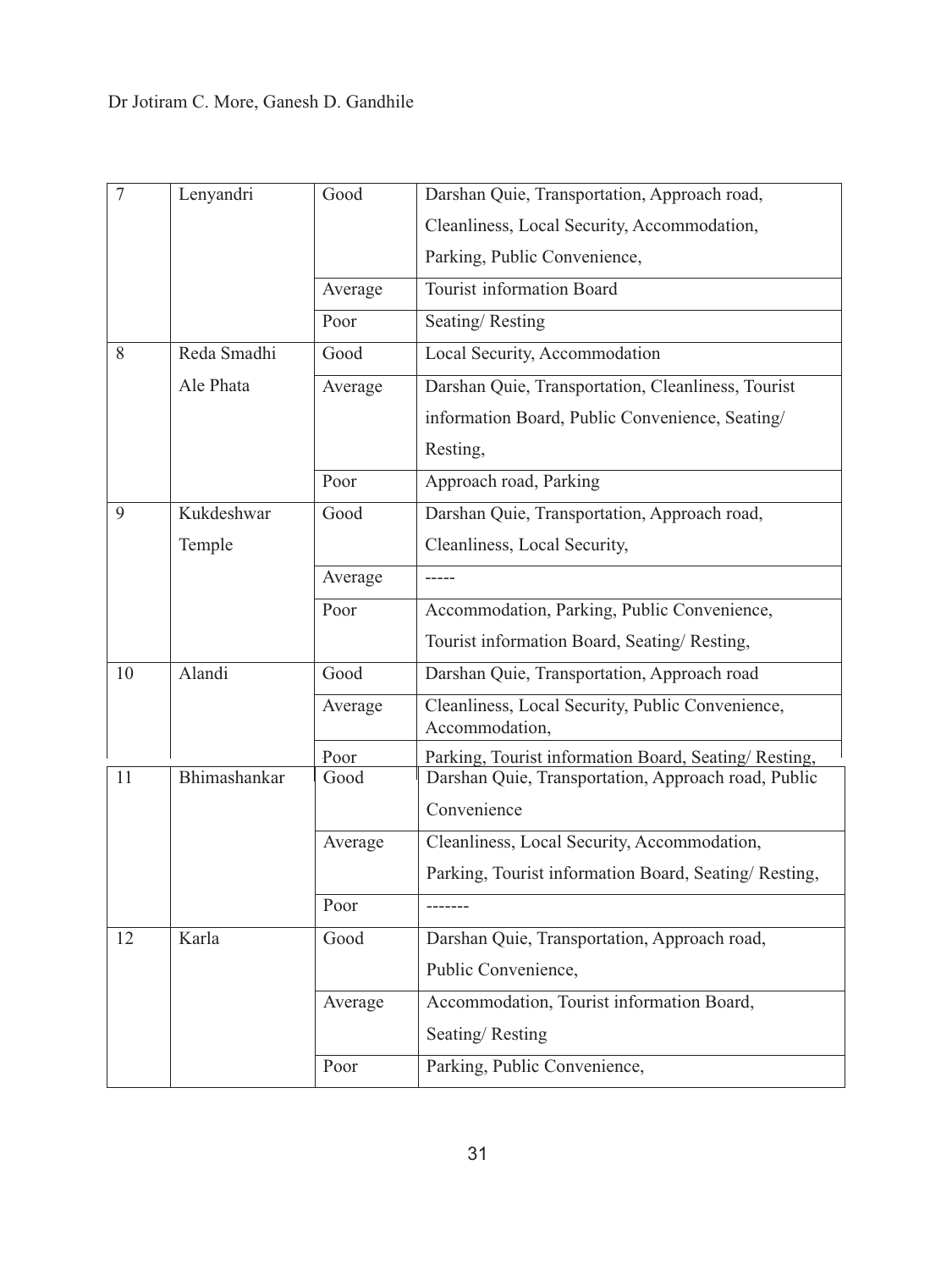| 13 |    | Dudhiware       | Good    | Transportation, Approach road, Cleanliness,          |
|----|----|-----------------|---------|------------------------------------------------------|
|    |    | (Prati          |         | Local Security, Parking, Accommodation,              |
|    |    | Pandharpur)     |         | Public Convenience, Seating/Resting,                 |
|    |    |                 | Average | Darshan Quie, Tourist information Board,             |
|    |    |                 | Poor    |                                                      |
|    |    |                 | Good    | Darshan Quie, Transportation, Approach road,         |
|    |    |                 |         | Cleanliness, Local Security, Parking, Accommodation, |
|    |    |                 |         | Public Convenience, Seating/Resting,                 |
|    |    | Shirgoan (Prati | Average | Tourist information Board,                           |
|    | 14 | Shirdi)         | Poor    |                                                      |
| 15 |    | Ranjangaon      | Good    | Darshan Quie, Transportation, Approach road,         |
|    |    |                 |         | Cleanliness, Local Security, Parking, Tourist        |
|    |    |                 |         | information Board, Public Convenience, Seating/      |
|    |    |                 |         | Resting,                                             |
|    |    |                 | Average | Accommodation,                                       |
|    |    |                 | Poor    |                                                      |
| 16 |    | Pabal           | Good    | Darshan Quie,                                        |
|    |    |                 | Average | Approach road, Cleanliness, Local Security,          |
|    |    |                 | Poor    | Transportation, Parking, Tourist information Board,  |
|    |    |                 |         | Accommodation, Public Convenience, Seating/          |
| 17 |    | Kurkumbh        | Good    | Transportation, Approach road, Cleanliness,          |
|    |    |                 |         | Local Security,                                      |
|    |    |                 | Average | Darshan Quie, Tourist information Board, Public      |
|    |    |                 |         | Convenience,                                         |
|    |    |                 | Poor    | Parking, Accommodation, Seating/Resting,             |
| 18 |    | Baneshwar       | Good    | Approach road, Cleanliness, Local Security, Parking, |
|    |    |                 |         | Tourist information Board, Public Convenience,       |
|    |    |                 |         | Seating/Resting,                                     |
|    |    |                 | Average | Darshan Quie, Transportation, Accommodation,         |
|    |    |                 | Poor    |                                                      |
|    |    |                 |         |                                                      |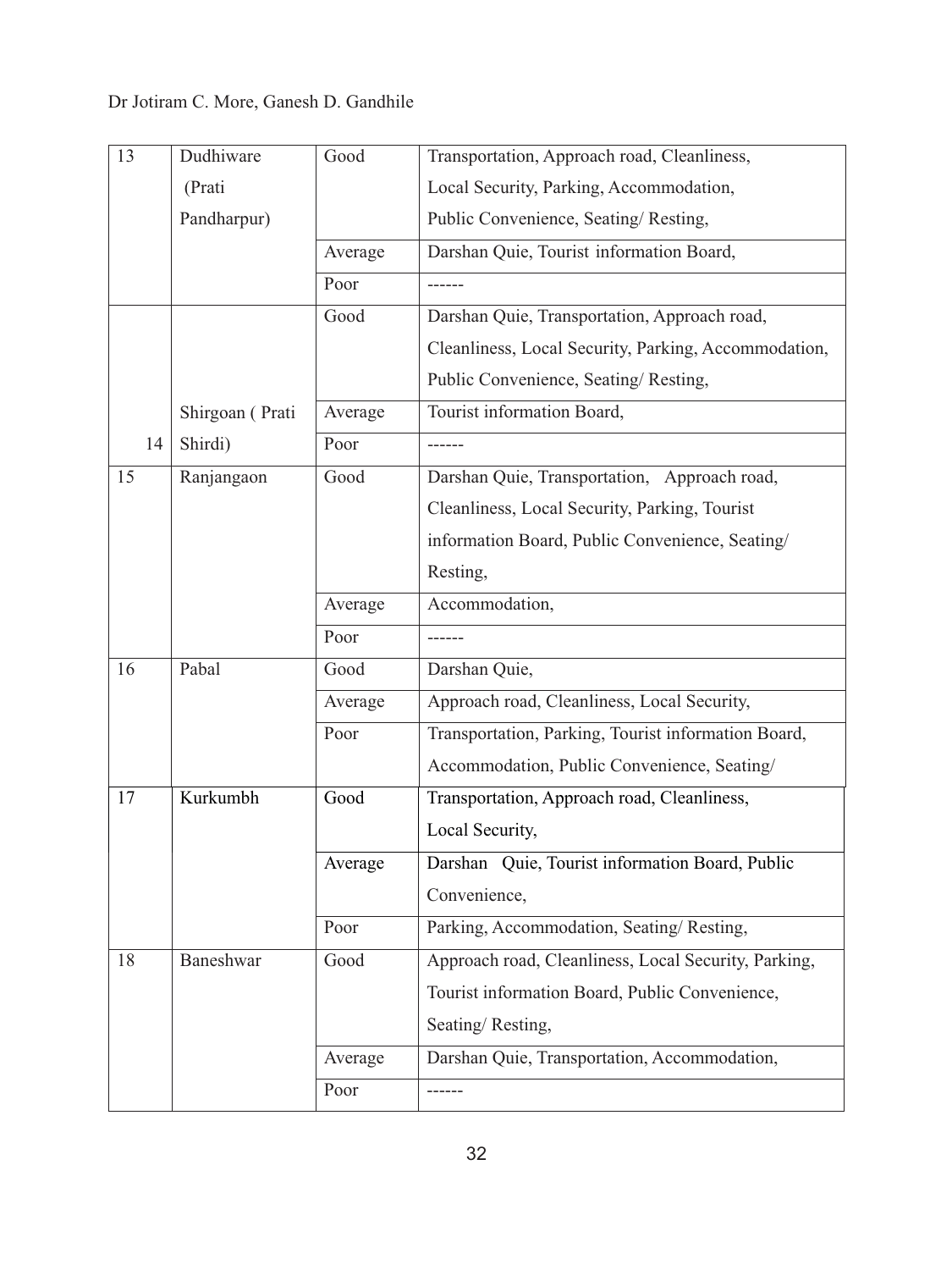| 19 | Jejuri           | Good    | Darshan Quie, Transportation, Local Security,                   |
|----|------------------|---------|-----------------------------------------------------------------|
|    |                  |         | Parking, Tourist information Board,                             |
|    |                  | Average | Approach road, Cleanliness, Public Convenience,                 |
|    |                  |         | Accommodation, Seating/Resting,                                 |
|    |                  | Poor    | $---$                                                           |
| 20 | Narayanpur       | Good    | Darshan Quie, Local Security,                                   |
|    |                  | Average | Transportation, Approach road, Cleanliness,                     |
|    |                  |         | Parking, Tourist information Board, Public                      |
|    |                  |         | Convenience, Seating/Resting                                    |
|    |                  | Poor    | Accommodation                                                   |
| 21 | Ketkawale Balaji | Good    | Darshan Quie, Transportation, Approach road,                    |
|    |                  |         | Cleanliness, Local Security, Parking, Public                    |
|    |                  |         | Convenience, Seating/Resting,                                   |
|    |                  | Average | Accommodation, Tourist information Board,                       |
|    |                  | Poor    |                                                                 |
| 22 | Bhuleshwar       | Good    | Darshan Quie, Approach road, Cleanliness,                       |
|    | Temple           | Average | Transportation, Local Security, Parking,                        |
|    |                  |         | Public Convenience, Tourist information Board,                  |
|    |                  |         | Seating/Resting,                                                |
|    |                  | Poor    | Accommodation,                                                  |
| 23 | Naranyanbet      | Good    | Darshan Quie, Cleanliness, Local Security, Parking,             |
|    |                  | Average | Approach road, Accommodation, Public Convenience,               |
|    |                  |         | Tourist information Board, Seating/Resting,                     |
|    |                  | Poor    | Transportation,                                                 |
| 24 | Morgoan          | Good    | Darshan Quie, Local Security, Approach road,<br>Transportation, |
|    |                  | Average | Cleanliness, Accommodation, Public Convenience,                 |
|    |                  |         | Transportation, Seating/Resting,                                |
|    |                  | Poor    | Tourist information Board,                                      |
| 25 | Nira Narsinpur   | Good    | Transportation, Cleanliness, Public Convenience,                |
|    |                  | Average | Darshan Quie, Local Security, Approach road, parking,           |
|    |                  |         | Accommodation, Seating/Resting,                                 |
|    |                  | Poor    | Accommodation, Tourist information Board,                       |
|    |                  |         | <b>Source: - Compiled by Researcher</b>                         |